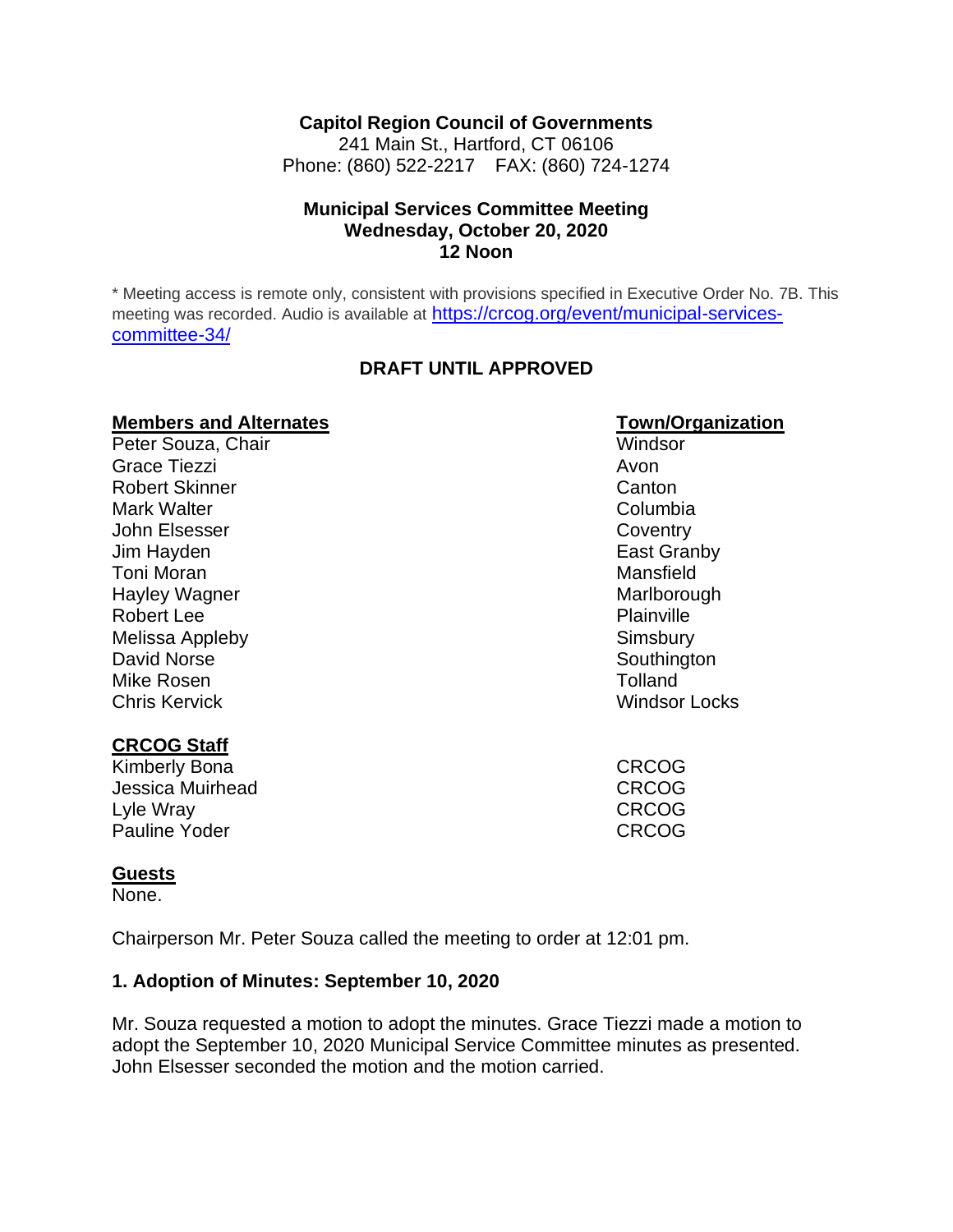# **2. Public Comment**

None.

# **3. Diversity and Inclusion activities quick survey results and discussion**

Pauline Yoder provided a brief update on the diversity and inclusion quick survey results. She stated there were 14 respondents to the survey, composed of both large and small municipalities in the region, including Hartford. Survey results may be viewed [here.](https://crcog.org/wp-content/uploads/2019/12/Diversity-Survey-Results1.pdf)

Peter Souza opened the floor for a discussion as to what towns are doing regarding diversity and inclusion activities and training.

Pauline Yoder stated that CRCOG staff will be participating in two half day sessions on racism awareness/bias training in December. The training will be provided by the National Conference for Community and Justice (NCCJ).

John Elsesser explained that Coventry has a rather inactive Human rights/relations Commission. He is proposing to the town council a change to the current ordinance which will require this commission to be responsible for coordinating these types of training events.

Peter Souza explained that Windsor has a Human Relations Commission that has been quite active and has recently implemented a series of webinars called "Race: the Series". It will be open to all residents and will discuss topics pertaining to racial and social justice. The upcoming November 1<sup>st</sup> topic will be led by New London motivational speaker, Kevin Booker, Jr. Also, every fall the commission holds a a community book discussion that typically relates to human relations. This year, the topic was race relations.

Jim Hayden stated Granby will be holding a 75-minute town wide video session discussing race on December 10<sup>th</sup> which will be led by the ExecMommy Group, LLC.

Toni Moran is looking for ideas on how to bring people together, as Mansfield has been experiencing some controversy that she would like to get past. John Elsesser stated CCM and COST offers cooperative training that may be worth looking into.

Mike Rosen explained that Tolland received cultural diversity training in July from the State of Connecticut at no cost. More recently, Tolland participated in a webinar focusing on "expanding your racial lens" which was held by Dr. Karen R. Brown McLean, PhD., MSW, the Department Chair and Associate Professor of Social Work at Western Connecticut State University, Dr. Yvonne O. Patterson, PhD., MSW, an Assistant Professor in the Social Work Department at Central Connecticut State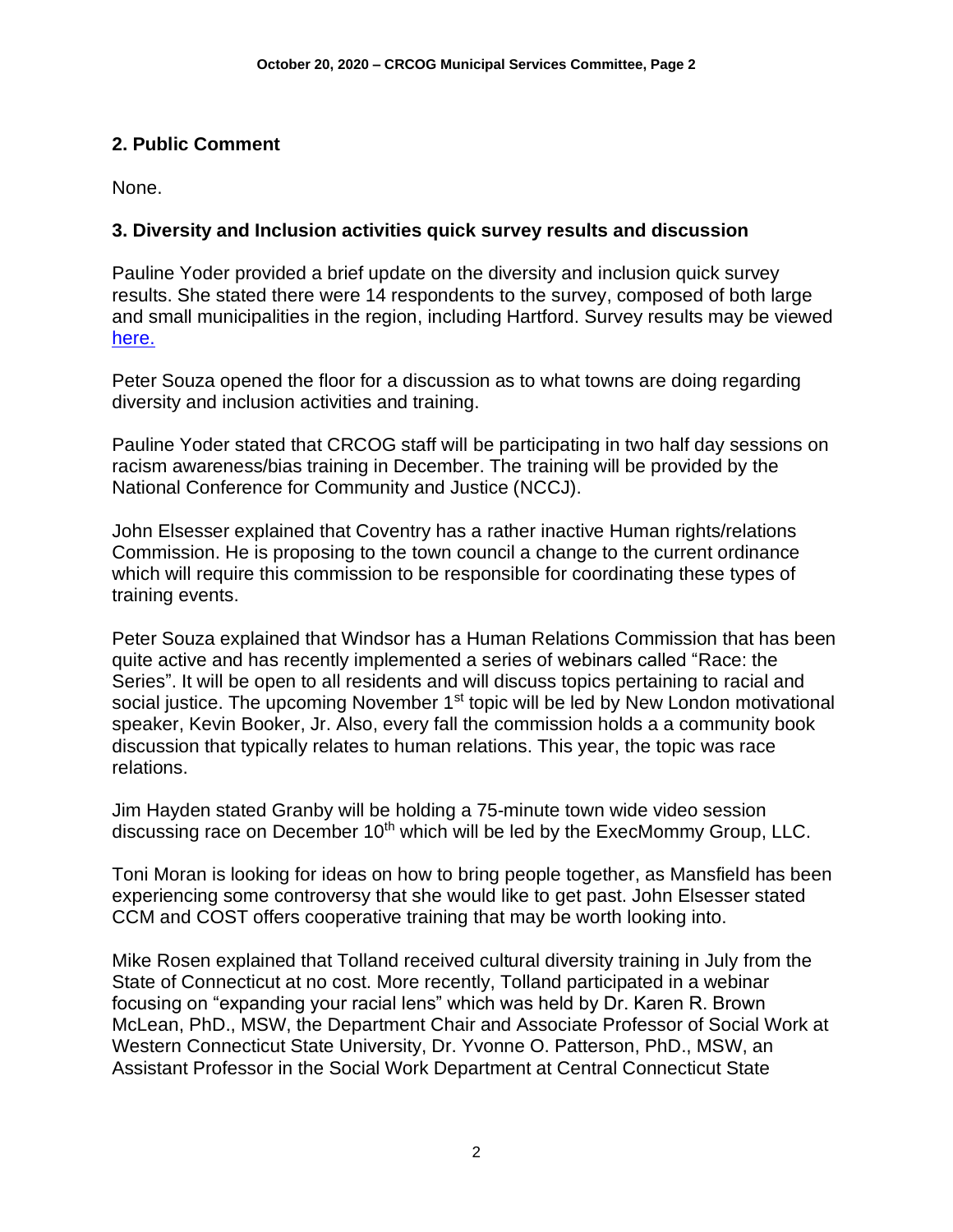University, and Dr. Loida Reyes, Ph.D., MSW, an Assistant Professor at Southern Connecticut State University in the Social Work Department.

Discussion shifted as John Elsesser explained that the Steering Committee in Coventry has been discussing the potential need for a civilian police review board. He asked for input from committee members as to what their thoughts are on the need for this, and if it is something that may be approached in a regional manner. Discussion followed. Consensus was that currently, a regional civilian police review board is not necessary.

Discussion followed.

# **4. [Status Reports](https://crcog.org/wp-content/uploads/2019/12/Municipal-services-committee-2020.09.10.pdf)**

Pauline Yoder informed the committee that Jessica Muirhead has accepted a position in the Office of the Connecticut State Comptroller, Kevin Lembo, and that today will be her last day working at CRCOG. She discussed the restricting of the Municipal Services Department, explaining that Kim Bona will be taking over the bid responsibilities and that CRCOG is in the process of hiring an Administrative Assistant to the Executive Director, as well as someone to oversee IT Services.

Pauline and the committee wished Jessica well, and thanked her for her service to CRCOG.

Pauline Yoder provided updates to the committee on the following items:

## **a. Capitol Region Purchasing Council**

- Asphalt Pavement Crack Sealing and Ladder Testing Services were opened on September 30th.
- Protective clothing and protective accessories were issued on October  $12<sup>th</sup>$ .
- Quantities for gasoline and pavement markings/traffic guidelines are due October 27<sup>th</sup>.

## **Energy Consortium**

The on-line reverse auction is scheduled for October 27th.

Municipalities who are still interested in joining the Electricity Consortium for savings have opportunities in other services and should contact Kim Bona [\(kbona@crcog.org\)](mailto:kbona@crcog.org).

## **Job Order Contracting**

There will be a pre-bid meeting on Wednesday, October 28, 2020, at 9 AM for Construction and 10:30 AM for Road and Bridge Maintenance. The pre-bid meeting will be held at the Lincoln Center Hearing Room, 494 Main Street, Manchester, CT 06045- 0191. Questions may be directed to Kim Bona at [kbona@crcog.org.](mailto:kbona@crcog.org)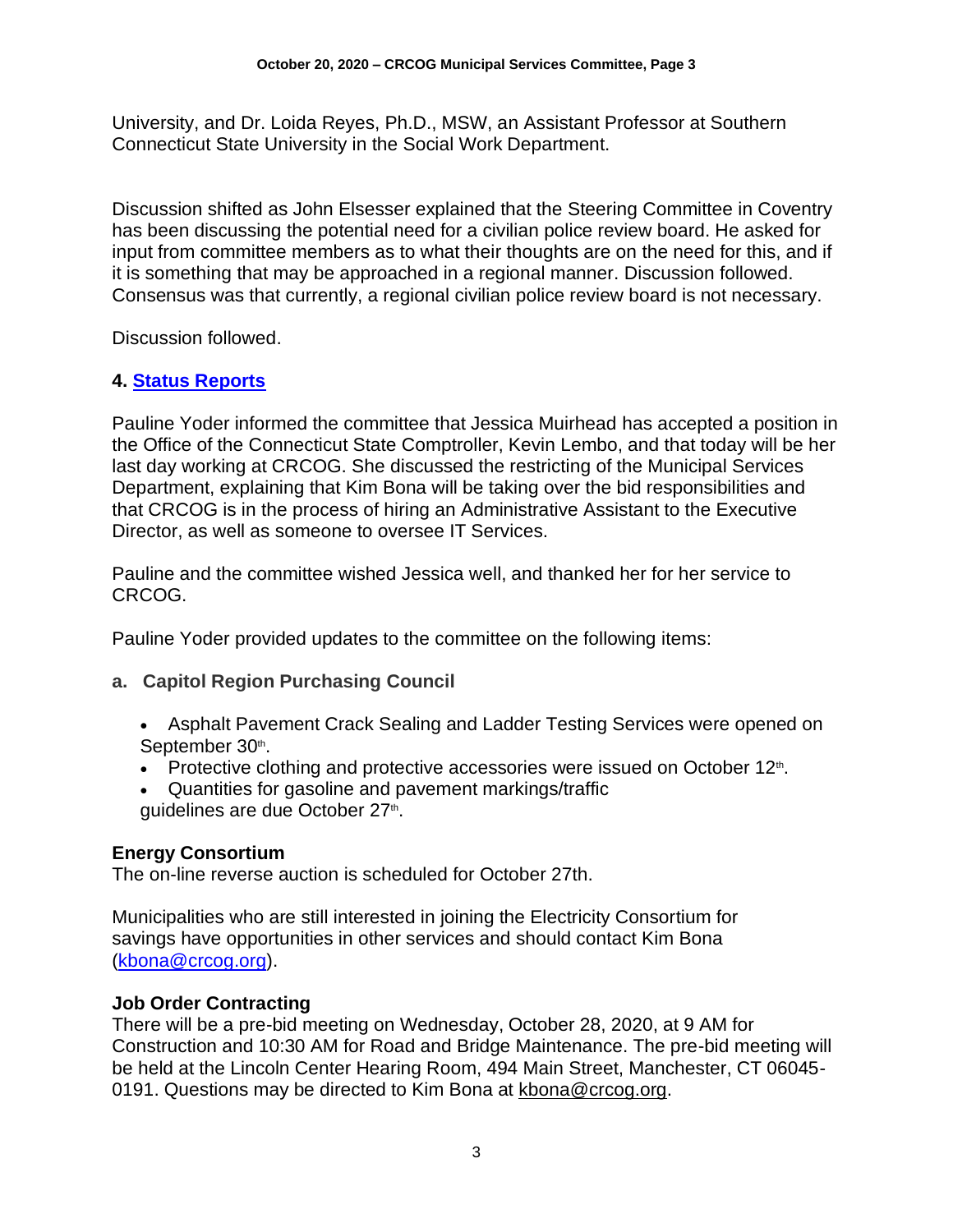## **b. Nutmeg Network Demonstration Projects (HR Portal, EDMS)**

EDMS is entering into program mode. CRCOG staff is currently working on demo opportunities for municipalities (coming soon).

John Elsesser asked if there will be any information regarding EDMS pricing for upcoming budget purposes. Pauline Yoder stated these numbers will be available within the next couple of weeks, and that a demo should be taking place in the first half of November.

# **c. IT Services Cooperative (Online Permitting, VOIP, Hosting)**

## **Salary Survey**

The FY'2020-2021 CT Municipal Salary Survey was sent to cities and towns on Monday, October 5<sup>th</sup>. No new positions have been created this year. Please note: participation in completion of the salary survey is at the discretion of the municipal leader, not CCM. Please visit [ctmunicipaldata.org](https://ctmunicipaldata.org/) for more information and to access the salary survey. Questions may be directed to Kim Bona at [kbona@crcog.org](mailto:kbona@crcog.org)

# **Regional Geographic Information (GIS)**

- CRCOG IT/GIS now serves on the CT GIS Task Force. This group includes state legislators and is focused on championing and developing state GIS infrastructure and leadership. CRCOG GIS Coordinator is heading a working group that has collected data on the GIS capabilities of state, university, utility and regional entities.
- CRCOG GIS staff and CAI Technologies are nearing completion of the FY 2021 annual parcel data collection.
- CRCOG GIS staff, CAI and ESRI are developing a plan for a second phase of the regional enterprise system.
- Installation of CAMA data processors continues.
- CRCOG staff continue to field feedback from municipalities and make adjustments and improvements to the GIS Portal and Parcel Viewer.

## **HR Consulting Group (HRCG)**

HRCG hosted a webinar about Connecticut's Paid Family and Medical Leave Program Paid Family Medical Leave on Tuesday, October 13th.

To access a recording of this webinar, please click the link below: [Paid Family and Medical Leave Program Webinar Recording](https://hs-7707654.t.hubspotstarter-ii.net/e2t/tc/VWjHmk1D8B4LW5R_mVg8sLHykW7MhRLh4hbDbwN2VVBBh3lGn5V1-WJV7CgBvWW4P_CXW1V_BhdW1VxwYQ2hqKYMW2F-ydS5MFYcwV_9ZvZ42yCHDVV2jQJ93yjrSW7mtMWK5nkpchW3DX8kz1_yTZwW1NhJJK9kvVXkW2Grn9L1CqB2PW80DZyP3L3BVRW5t3fpn397Hj9W20LNHL1GkvDxN3ssRp-QSjgYW8wXnFk6s3jfqW790FZV20JWGNW3M57DP3QXcTZW8F0GS31bjShXW5bYrGf3VKytdW6fSZD631syWrW4JVvHR2_Dk_hVGX5sH922xYgN2v2w8RGT-dNVNpDsP9d4xNVW8g3MVt79LCkV3q9h1)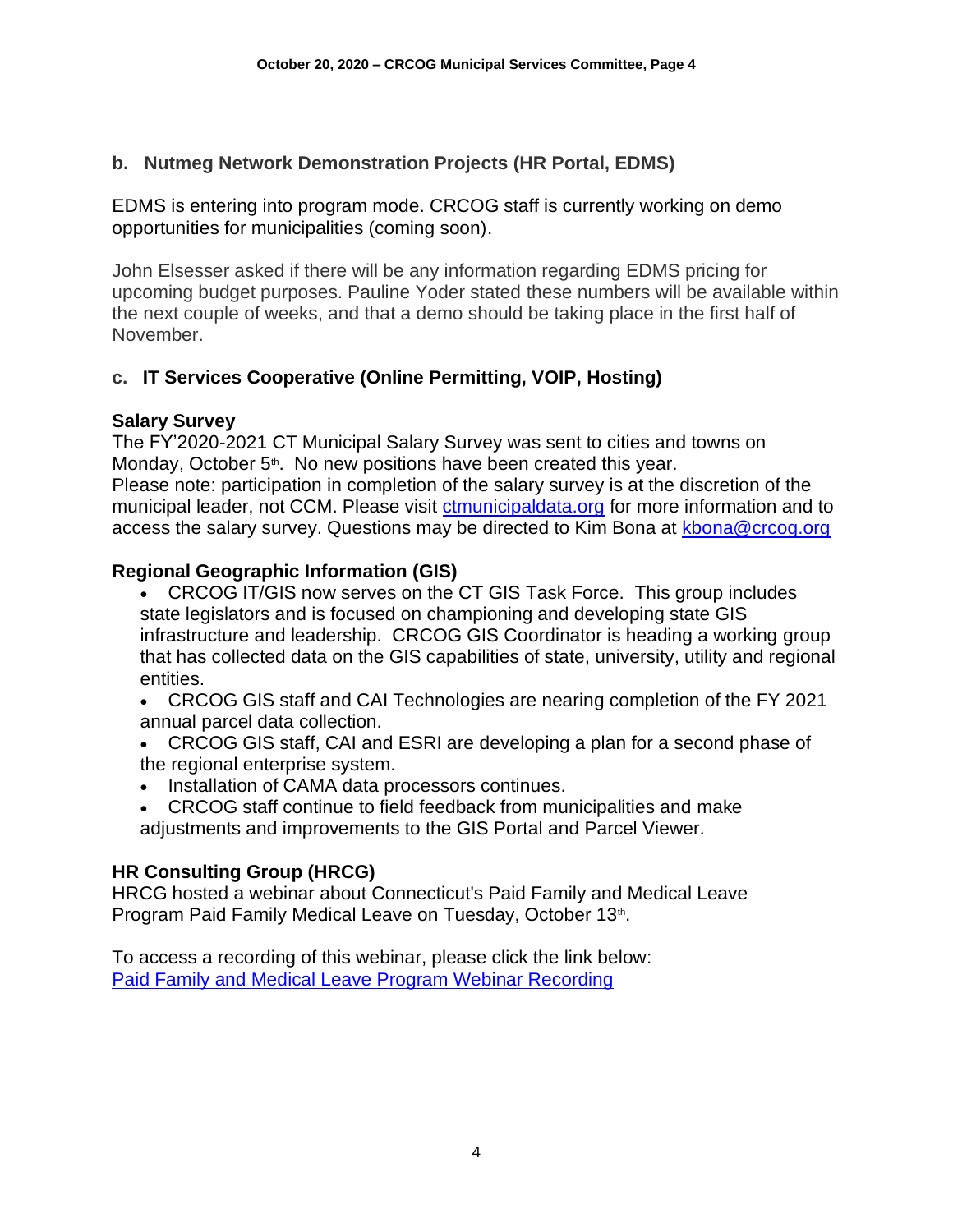# **d. Crumbling Foundations**

#### **Requests for Qualifications**

The current  $RFVQ$  closed September  $30<sup>th</sup>$  and is under evaluation.

#### **Crumbling Foundations Issues Facilitation**

CRCOG will be putting in its legislative agenda the need for CFSIC to continue beyond its current life cycle (2024) in order to meet the needs of the homes that have been identified with this issue. No additional funding will be requested.

CRCOG will also be advocating for the extension of the tax assessment reduction for homes affected by this issue.

John Elsesser stated he reached out to CFSIC for an update on an application and no one got back to him. He expressed that he like to see interaction with elected officials resume in terms of keeping everyone updated on this issue, as they are no longer taking applications. Pauline Yoder will work on scheduling a meeting for the near future.

Dr. Wray explained there is CFSIC board meeting approaching soon. Monetizing revenue bonds is on the agenda with intent to move things forward with regards to pending applications.

#### **e. Cybersecurity**

The bimonthly meeting of the Region 3 Task Force was held virtually on October 8th<sup>th</sup>, 2020 at 10am. The next meeting will be on December  $10<sup>th</sup>$  at 10am. CRCOG IT/GIS Coordinator also represents the region on the State Cyber Security Committee.

## **6. Municipal Information Sharing**

Mike Rosen asked if any towns have considered charging for lift assists. He explained that first responders are often called for these then refuse transport to a hospital. Therefore, there is no record of it, etc. Mike Rosen recommended requesting the legislature to create a funding system for this issue. Discussion followed.

Peter Souza asked about the estimated timeline on the EDA grant. Dr. Wray explained that all required information has been submitted and EDA will be reviewing by the end of the month. From there, it will go to Washington for a more administrative review.

Dr. Wray asked if any towns have put any special guidelines in place for Halloween to due to COVID concerns. Melissa Appleby explained that Simsbury has shared guidance that was received from state and local health departments. Discussion followed.